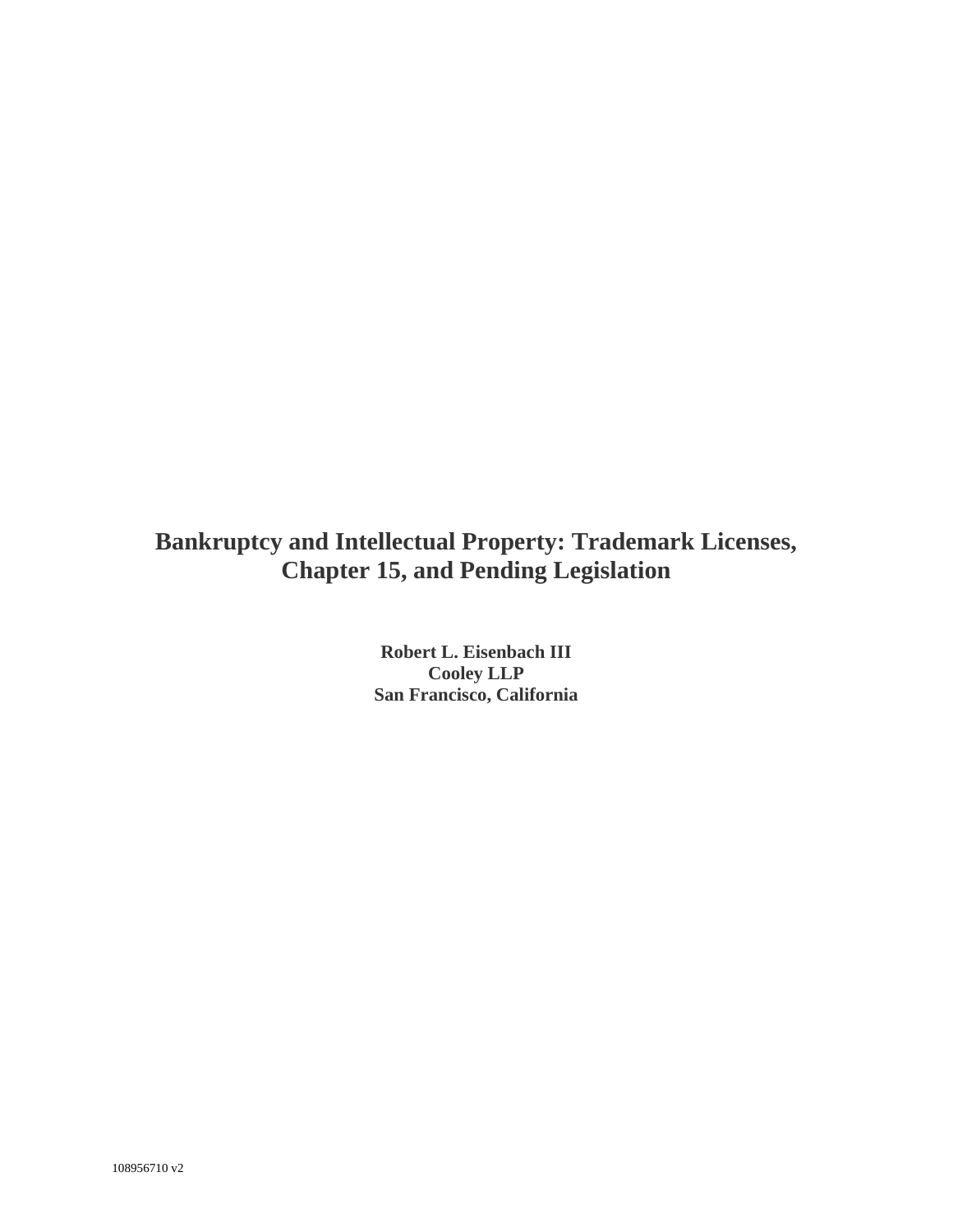### **Introduction**

 Recent cases have addressed the interplay between intellectual property and bankruptcy, including trademark licenses and Section 365(n)'s application in Chapter 15 cases. Proposed legislation could change how trademarks and other intellectual property are treated in bankruptcy. This paper examines key cases and the proposed legislation pending in Congress.

## **Intellectual Property Licenses and Section 365(n)**

Prior to the enactment of Section 365(n) of the Bankruptcy Code, 11 U.S.C.  $\S$  365(n), licensees whose intellectual property licenses were rejected as executory contracts lost their rights under the license. In *Lubrizol Enters., Inc. v. Richmond Metal Finishers, Inc*., 756 F.2d 1043 (4th Cir. 1985), the Fourth Circuit held that when Congress enacted Section 365(g) of the Bankruptcy Code, governing the effect of rejection of an executory contract, "the legislative history of § 365(g) makes clear that the purpose of the provision is to provide only a damages remedy for the non-bankrupt party,"<sup>1</sup> and no specific performance remedy. As a result, when the debtor rejected the contract, Lubrizol, as patent licensee, lost its rights under the license.

 In reaction to *Lubrizol* and the concerns about the decision's potential impact on patent and other technology licensees, Congress enacted the Intellectual Property Bankruptcy Act of 1988, adding Section 365(n) to the Bankruptcy Code to give licensees special protections. When Section 365(n) was enacted, Congress added a special, limited definition of "intellectual property" to the Bankruptcy Code in Section 101(35A). This definition includes trade secrets, U.S. patents, patent applications, copyrights, plant variety, and mask works — but not trademarks. With no Section 365(n) protection, and in the face of the *Lubrizol* decision, trademark licensees have long faced a serious risk of losing all license rights to a trademark if the licensor files bankruptcy and rejects the trademark license as an executory contract. Even the

<u>.</u>

<sup>1</sup> *Lubrizol,* 756 F.2d at 1048.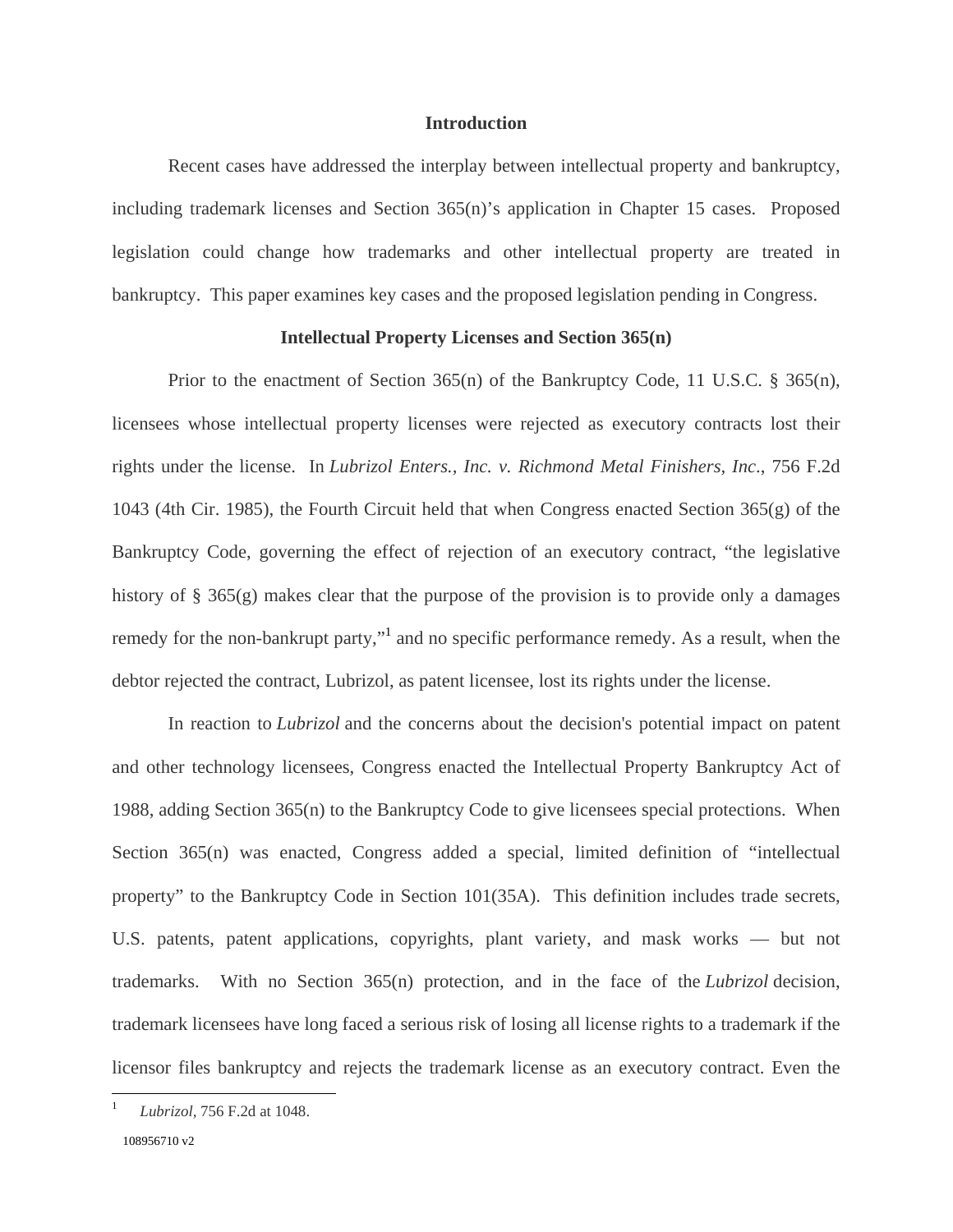enforceability of phase-out provisions, allowing a licensee to continue to use a mark for a limited time period after the license is terminated, is unclear. If the trademark owner decides that the license is now unfavorable and a better deal can be had under a new license agreement with someone else, the trademark owner likely will reject the existing trademark license agreement.

 Recent decisions have attempted to fill the gap created by *Lubrizol*, Section 365(n), and the Bankruptcy Code's definition of "intellectual property," and offer rays of hope to trademark licensees and notes of caution to trademark licensors in bankruptcy. Three decisions in particular warrant further discussion.

#### **The Third Circuit Treats a Trademark License as Non-Executory**

 In *In re Exide Techs.*, 607 F.3d 957 (3d Cir. 2010), the United States Court of Appeals for the Third Circuit examined a series of agreements, determined to constitute one integrated agreement, pursuant to which Exide Technologies sold an industrial battery business, and licensed certain trademark rights, to EnerSys.

 Exide filed for bankruptcy in 2002, and the bankruptcy court granted Exide's motion to reject the agreement as an executory contract, a decision that was affirmed by the district court. On appeal, the Third Circuit held that under New York law, which governed the agreement, once a party has substantially performed, a later breach by that party does not excuse performance. EnerSys had substantially performed by paying the full purchase price and operating under the agreement for 10 years, as well as by assuming certain liabilities related to the business. As such, the agreement was no longer executory. EnerSys's obligation not to use the trademark outside of the licensed business was not a material obligation because it was a condition subsequent and, in any event, did not relate to the agreement's purpose - the transfer of the industrial battery business in return for a \$135 million payment. Likewise, a quality standards provision was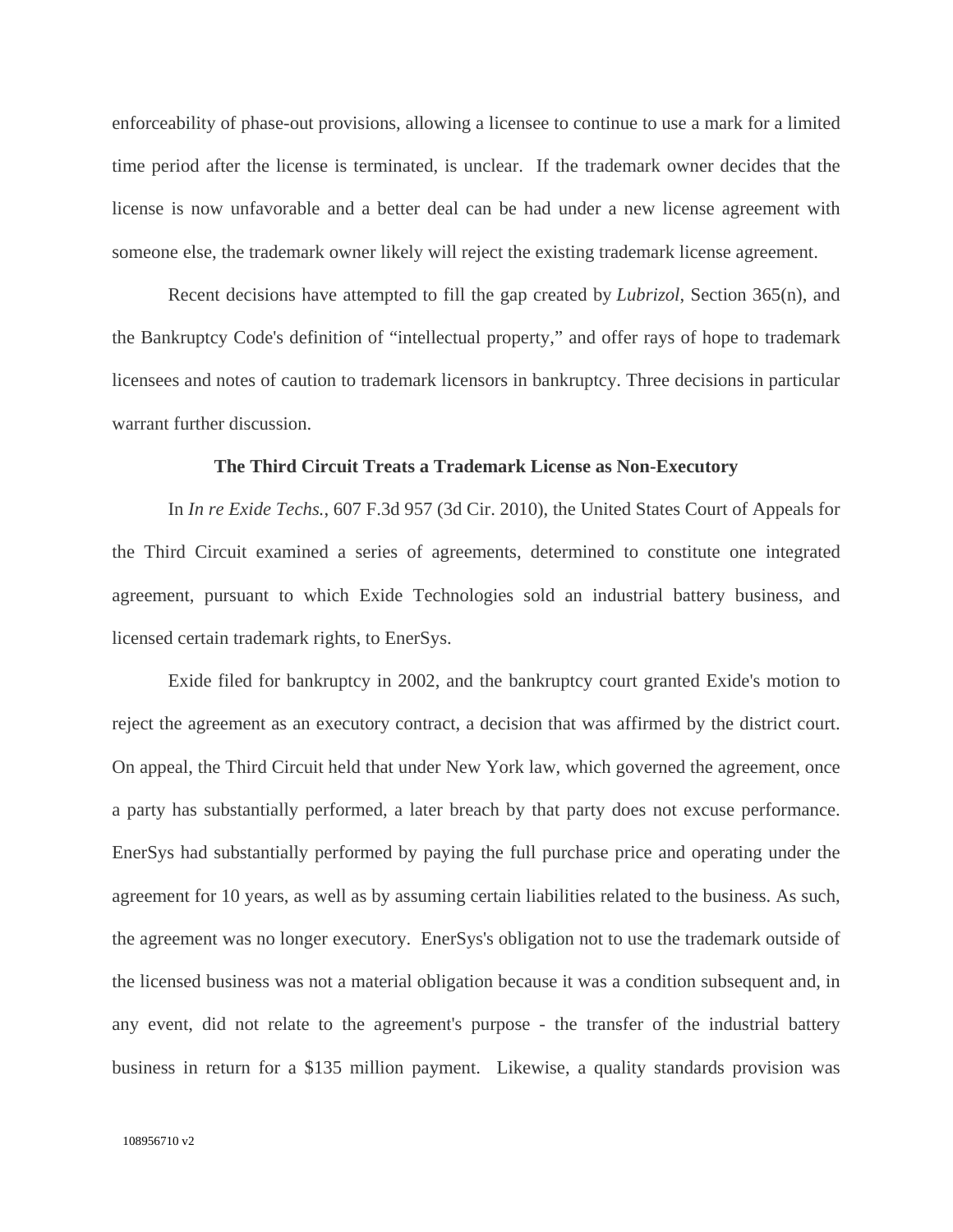minor because it related only to the standards of the mark for each battery produced and not to the transfer of industrial battery business that was the agreement's purpose. An indemnity obligation that had subsequently expired, and a further assurances obligation where no remaining required cooperation was identified, were held not to outweigh the factors supporting a finding of substantial performance.

 Judge Ambro wrote a concurring opinion to address the bankruptcy court's conclusion that rejection of a trademark license left EnerSys without the right to use the Exide mark. Analyzing the history of Section 365(n), he disagreed that the exclusion of trademarks from its reach created a negative inference that rejection of a trademark license should be tantamount to termination. He stated that courts should be able to prevent the extinguishment of all rights upon rejection:

Courts may use § 365 to free a bankrupt trademark licensor from burdensome duties that hinder its reorganization. They should not - as occurred in this case use it to let a licensor take back trademark rights it bargained away. This makes bankruptcy more a sword than a shield, putting debtor-licensors in a catbird seat they often do not deserve.

*Id* at 967-68.

#### **The Seventh Circuit Rejects** *Lubrizol's* **Holding**

 In *Sunbeam Prods., Inc. v. Chicago Am. Manuf., LLC*, 686 F.3d 372 (7th Cir. 2012), the Seventh Circuit issued a decision hailed as a major victory for trademark licensees. The facts of *Sunbeam* are straightforward. Lakewood Engineering & Manufacturing Co. made various consumer products, including box fans, which were covered by its patents and trademarks. Lakewood contracted with Chicago American Manufacturing ("CAM") to make its fans for 2009, granting CAM a license to the relevant patents and trademarks. In recognition of both the investment CAM would have to make to manufacture the fans and Lakewood's own distressed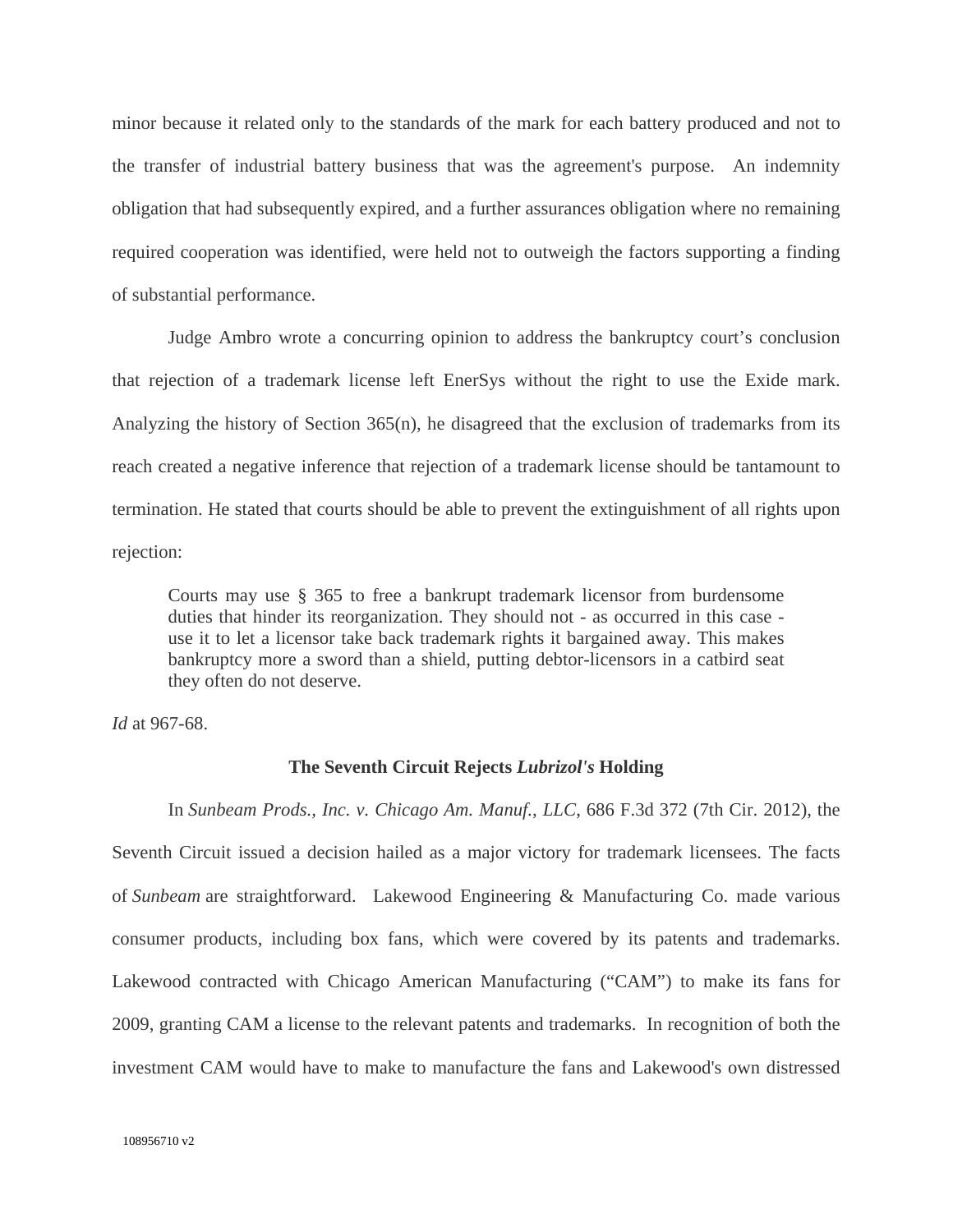financial condition, the agreement authorized CAM to sell directly any of the 2009 production of box fans that Lakewood did not purchase.

 A few months after the agreement was signed, Lakewood was forced into an involuntary bankruptcy and a trustee was appointed. The trustee sold Lakewood's assets, including the patents and trademarks, to Sunbeam Consumer Products, which wanted to sell its own fans and not have to compete with CAM's sales. The trustee rejected the CAM agreement and, when CAM continued to sell the remaining fans, Sunbeam sued CAM for infringement.

 The bankruptcy court in *In re Lakewood Engineering & Manufacturing Co., Inc*, 459 B.R. 306 (Bankr. N.D. Ill. 2011), decided to "step into the breach,"2 follow Judge Ambro's reasoning in *Exide*, and begin the "development of equitable treatment"<sup>3</sup> of trademark licensees that it concluded Congress had anticipated would occur. It held that despite rejection of a manufacturing and supply agreement that included a trademark license, the licensee could continue to sell trademarked goods as it had been licensed to do. On appeal, the Seventh Circuit disagreed with the bankruptcy court's analysis but ultimately affirmed its decision. In its opinion, however, the Seventh Circuit took aim directly at the 1985 Fourth Circuit *Lubrizol* decision and reasoning.

 The issue on appeal was the effect of the trustee's rejection of the CAM agreement, and specifically the trademark license, on CAM's ability to sell the fans. The Seventh Circuit's focus on the *Lubrizol* decision was apparent:

*Lubrizol Enterprises, Inc. v. Richmond Metal Finishers, Inc.,* 756 F.2d 1043 (4th Cir. 1985), holds that, when an intellectual-property license is rejected in bankruptcy, the licensee loses the ability to use any licensed copyrights, trademarks, and patents. Three years after *Lubrizol*, Congress added § 365(n) to the Bankruptcy Code. It allows licensees to continue using the intellectual property after rejection, provided they meet certain conditions. The bankruptcy

 $\sqrt{2}$ <sup>2</sup> *Lakewood*, 459 B.R. at 345. 3 *Id*.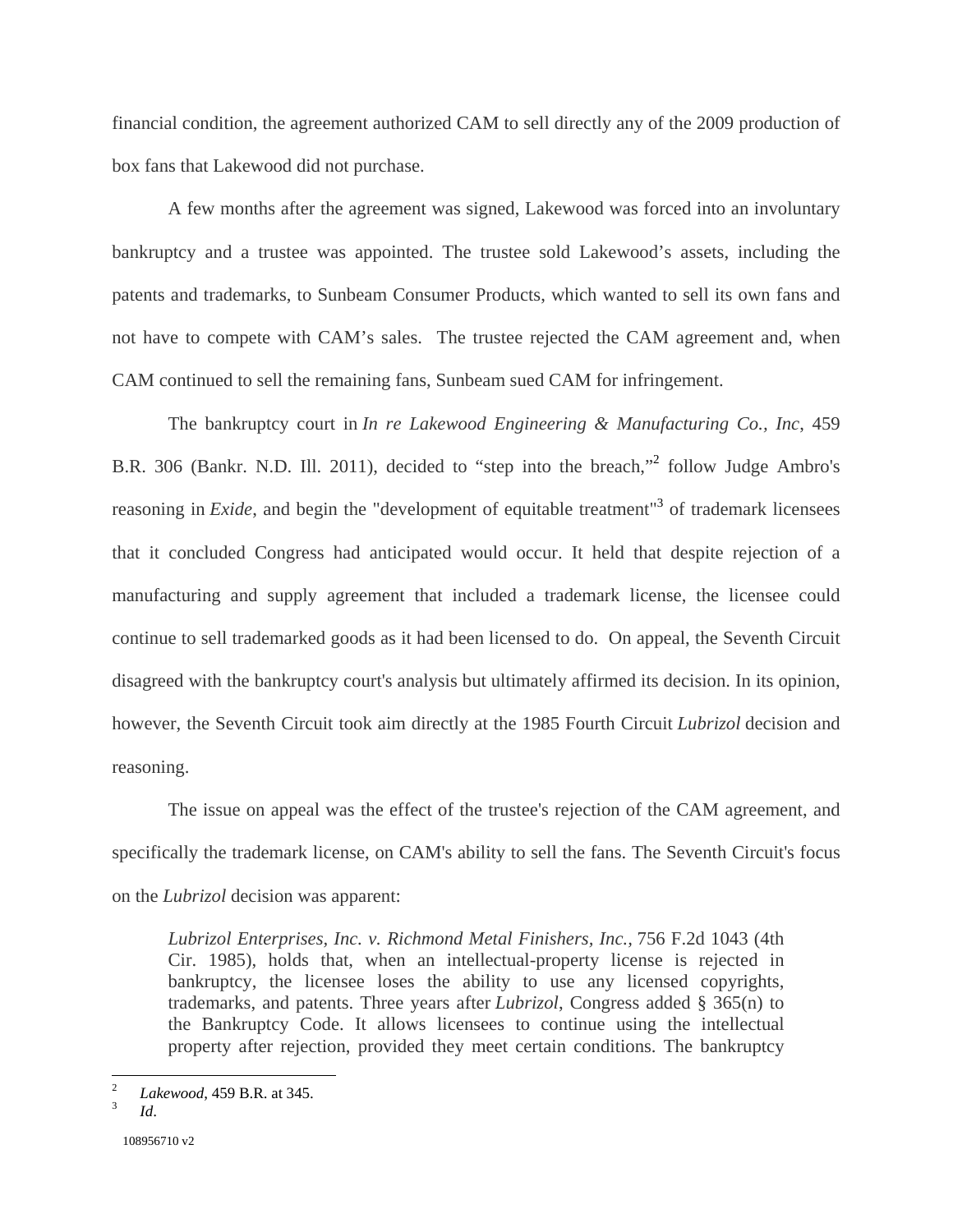judge held that  $\S$  365(n) allowed CAM to practice Lakewood's patents when making box fans for the 2009 season. That ruling is no longer contested. But 'intellectual property' is a defined term in the Bankruptcy Code: 11 U.S.C. §101(35A) provides that "intellectual property" includes patents, copyrights, and trade secrets. It does not mention trademarks. Some bankruptcy judges have inferred from the omission that Congress codified *Lubrizol* with respect to trademarks, but an omission is just an omission. The limited definition in § 101(35A) means that § 365(n) does not affect trademarks one way or the other. According to the Senate committee report on the bill that included § 365(n), the omission was designed to allow more time for study, not to approve *Lubrizol*. See S. Rep. No. 100-505, 100th Cong., 2d Sess. 5 (1988). See also *In re Exide Technologies*, 607 F.3d 957, 966-67 (3d Cir. 2010) (Ambro, J., concurring) (concluding that § 365(n) neither codifies nor disapproves *Lubrizol* as applied to trademarks). The subject seems to have fallen off the legislative agenda, but this does not change the effect of what Congress did in 1988.

*Sunbeam*, 686 F.3d at 375.

Chief Judge Easterbrook's opinion noted that the bankruptcy court had permitted CAM to

continue using the trademarks on equitable grounds, but rejected that approach as going beyond

what the Bankruptcy Code permits. The Seventh Circuit then directly addressed

the *Lubrizol* decision:

We need to determine whether *Lubrizol* correctly understood § 365(g), which specifies the consequences of a rejection under § 365(a). No other court of appeals has agreed with *Lubrizol* - or for that matter disagreed with it.

*Sunbeam*, 686 F.3d at 376.

The Court turned to the Third Circuit's *Exide* decision, and specifically Judge Ambro's

concurring opinion:

*Exide*, the only other appellate case in which the subject came up, was resolved on the ground that the contract was not executory and therefore could not be rejected. (*Lubrizol* has been cited in other appellate opinions, none of which concerns the effect of rejection on intellectual-property licenses.) Judge Ambro, who filed a concurring opinion in *Exide*, concluded that, had the contract been eligible for rejection under § 365(a), the licensee could have continued using the trademarks. 607 F.3d at 964-68. Like Judge Ambro, we too think *Lubrizol* mistaken.

*Sunbeam*, 686 F.3d at 376.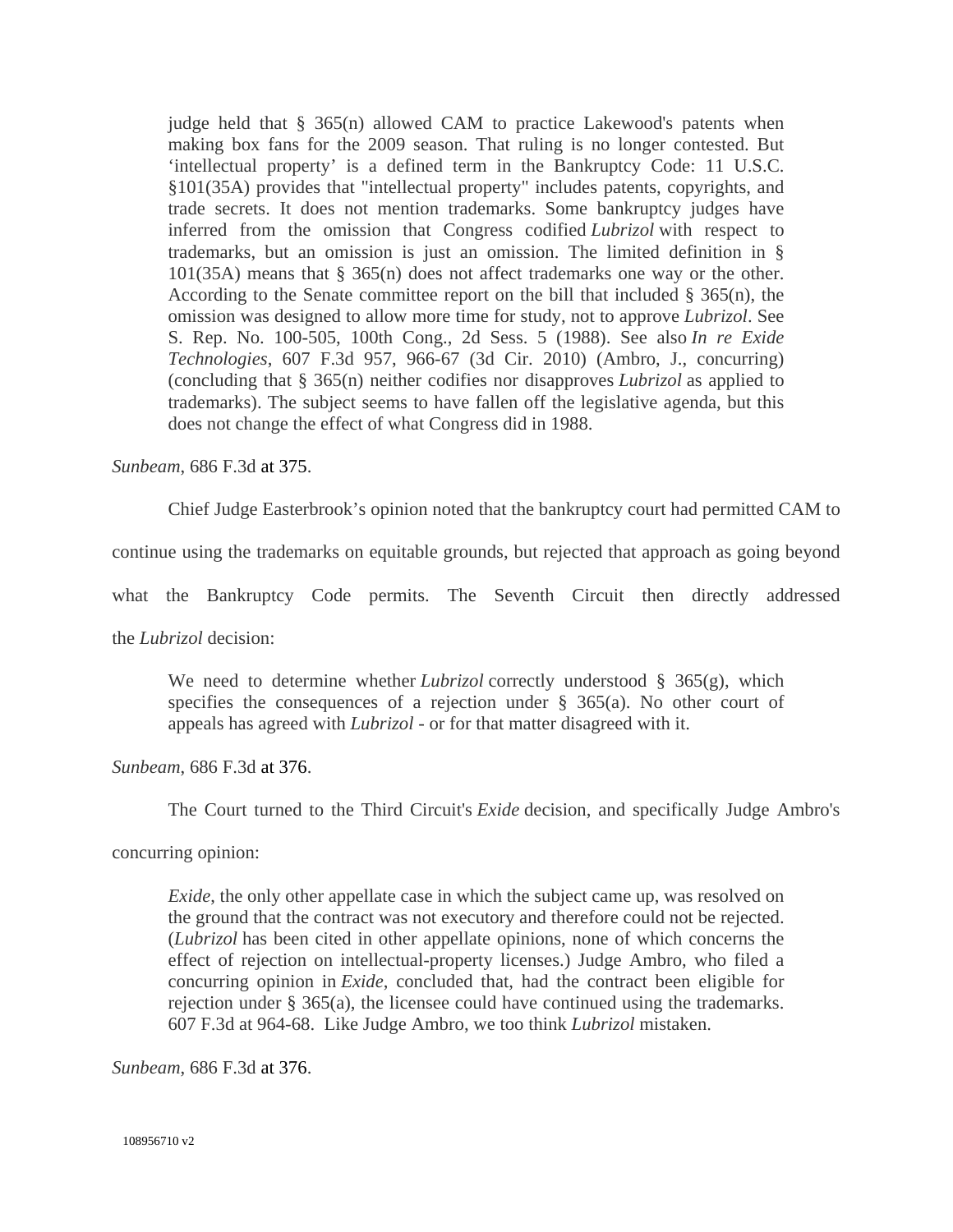After observing that outside of bankruptcy a licensor's breach does not terminate a licensee's right to use intellectual property, the Seventh Circuit explained that under Section  $365(g)$ , rejection is considered a breach but without the possibility of specific performance:

What § 365(g) does by classifying rejection as breach is establish that in bankruptcy, as outside of it, the other party's rights remain in place. After rejecting a contract, a debtor is not subject to an order of specific performance. See *NLRB v. Bildisco & Bildisco*, 465 U.S. 513, 531 (1984); *Midway Motor Lodge of Elk Grove v. Innkeepers' Telemanagement & Equipment Corp*., 54 F.3d 406, 407 (7th Cir. 1995).

*Sunbeam*, 686 F.3d at 377.

The Seventh Circuit then described the impact of Section  $365(g)$  and rejection in bankruptcy. "The debtor's unfulfilled obligations are converted to damages; when a debtor does not assume the contract before rejecting it, these damages are treated as a pre-petition obligation, which may be written down in common with other debts of the same class. But nothing about this process implies that any rights of the other contracting party have been vaporized."<sup>4</sup>

Turning to an analogous situation, the court summarized what happens when a lease is

rejected:

Consider how rejection works for leases. A lessee that enters bankruptcy may reject the lease and pay damages for abandoning the premises, but rejection does not abrogate the lease (which would absolve the debtor of the need to pay damages). Similarly a lessor that enters bankruptcy could not, by rejecting the lease, end the tenant's right to possession and thus re-acquire premises that might be rented out for a higher price. The bankrupt lessor might substitute damages for an obligation to make repairs, but not rescind the lease altogether.

*Id*.

 The court distinguished rejection from avoidance powers, which might lead to rescission or termination of an agreement, observing that "rejection is not 'the functional equivalent of a rescission, rendering void the contract and requiring that the parties be put back in the positions

 $\overline{4}$ <sup>4</sup> *Id*.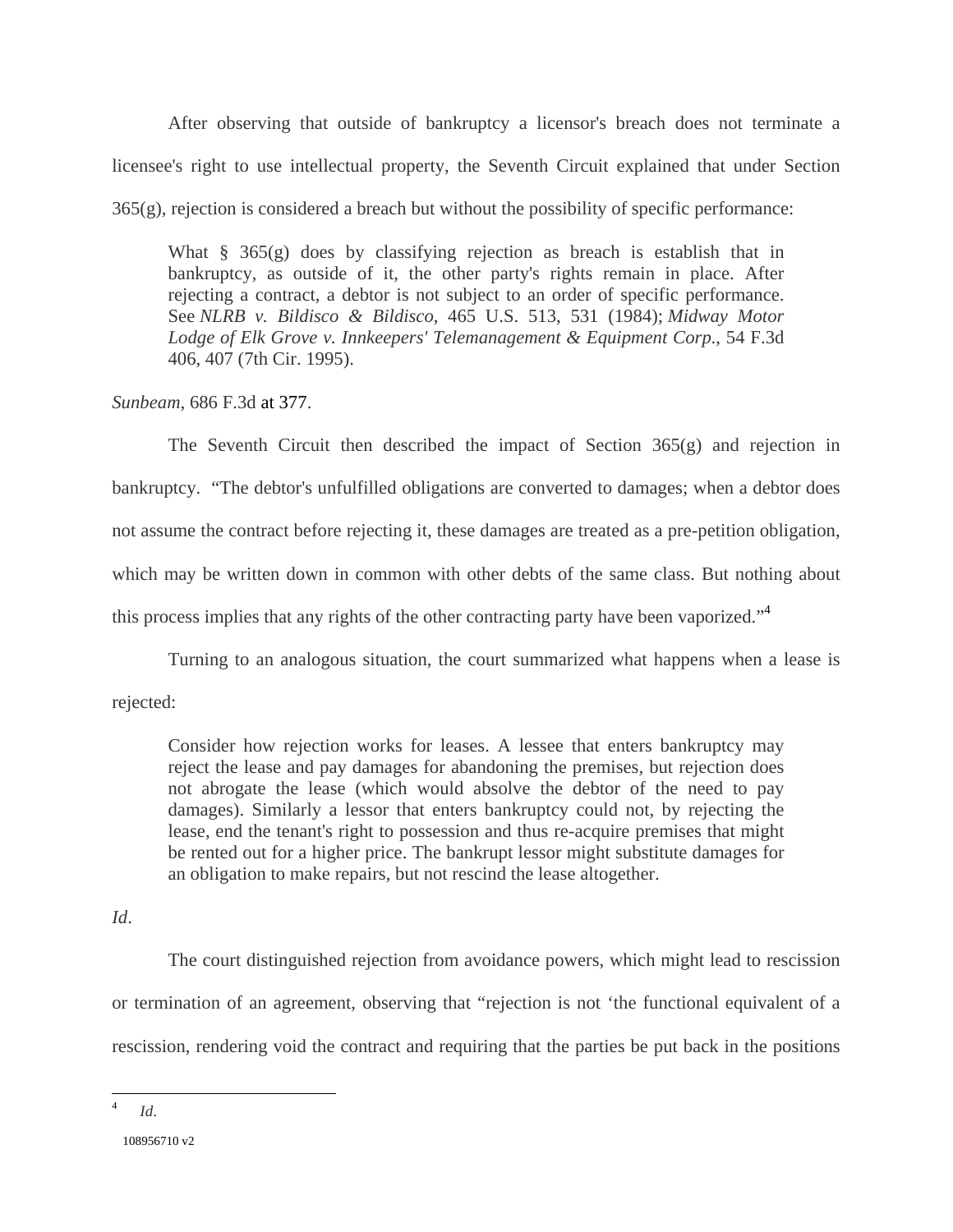they occupied before the contract was formed.<sup>5</sup> It 'merely frees the estate from the obligation to perform'<sup>6</sup> and 'has absolutely no effect upon the contract's continued existence.' *Ibid*." (Internal citations omitted.) $<sup>7</sup>$ </sup>

The Seventh Circuit referenced scholarly criticism of the *Lubrizol* decision before turning

back to the Fourth Circuit's opinion:

*Lubrizol* itself devoted scant attention to the question whether rejection cancels a contract, worrying instead about the right way to identify executory contracts to which the rejection power applies.

*Lubrizol* does not persuade us. This opinion, which creates a conflict among the circuits, was circulated to all active judges under Circuit Rule 40(e). No judge favored a hearing en banc. Because the trustee's rejection of Lakewood's contract with CAM did not abrogate CAM's contractual rights, this adversary proceeding properly ended with a judgment in CAM's favor.

*Id.* at 377-78.

# **Intriguing but Unanswered Questions Raised by** *Sunbeam*

The Seventh Circuit's opinion represents the first court of appeals decision in twenty-

seven years to challenge *Lubrizol's* view of how rejection impacts an intellectual property license

under Section 365(g). The U.S. Supreme Court denied review, leaving in place the circuit

split *Sunbeam* created.

*Sunbeam* and its potential interplay with Section 365(n) raises a number of interesting

questions, including:

- Aside from the right to use the licensed trademarks, does the licensee keep other rights under its agreement, such as exclusivity if applicable?
- Would a liquidated damages provision in favor of the licensee, payable on breach, cut against the licensee's right under *Sunbeam* to continue to use the licensed trademarks?
- How long does the right to the trademarks continue, the full term of the license agreement plus any extensions, or some shorter period?

 $\overline{a}$ 

<sup>5</sup> *Id*. 6 *Id*. 7 *Id*.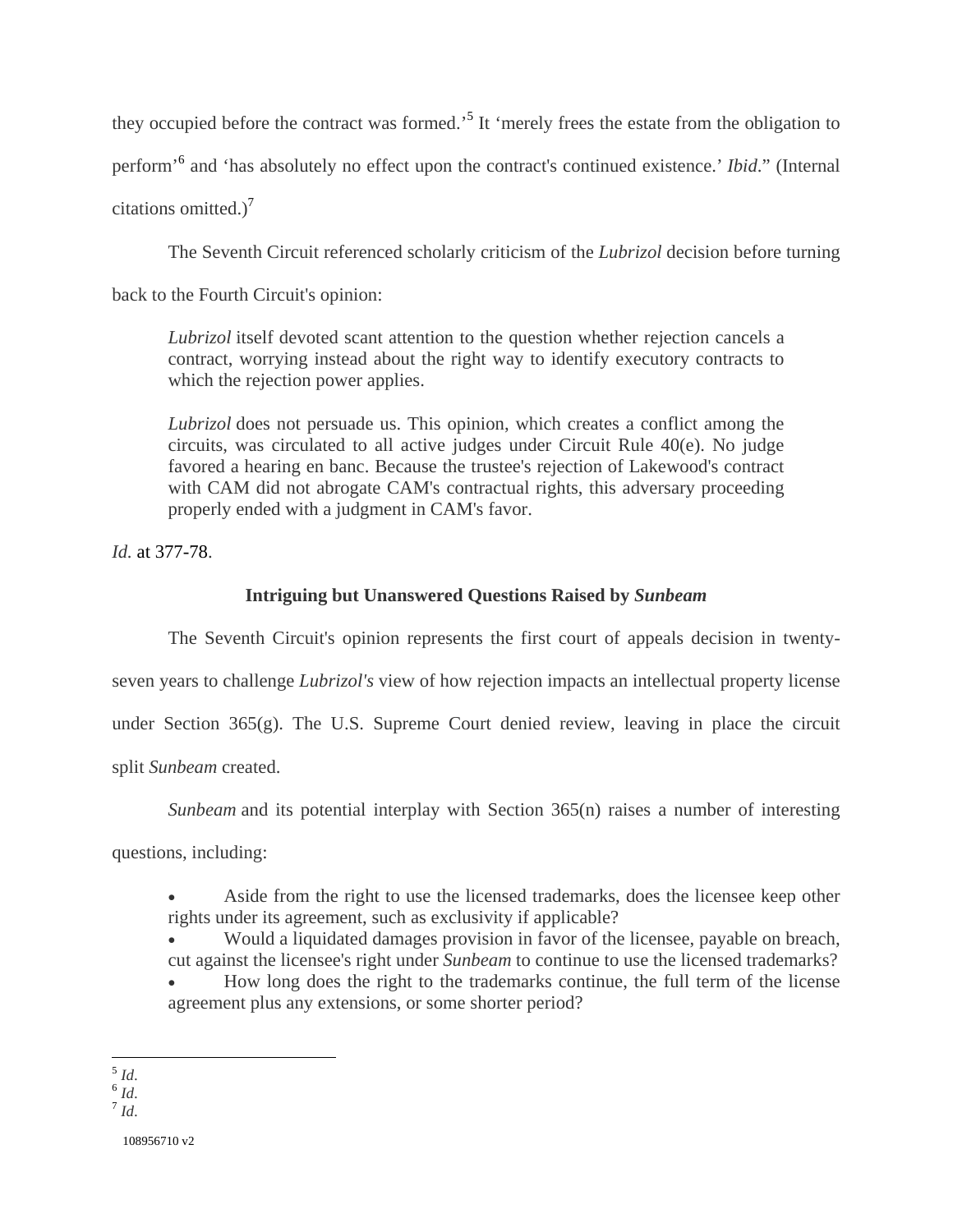If royalties are required under a trademark license, must the trademark licensee continue to pay them post-rejection to use the licensed trademarks, as an intellectual property licensee covered by Section 365(n) is required to do, or can the trademark licensee argue that rejection is a material breach excusing that performance?

 Since under *Sunbeam* rejection does not terminate trademark license rights, does the same analysis apply to intellectual property other than trademarks, including those covered by Section 365(n)?

 Are licensees of patents, copyrights, or trade secrets, otherwise protected by Section 365(n), required to follow Section 365(n)'s statutory scheme to retain their rights, including payment of royalties, or can they rely on the *Sunbeam* decision's analysis of the effect of rejection as an alternative approach?

 How will purchasers of trademarks and other assets react to the potential continued use of the marks by licensees under rejected trademark licenses?

# **Eighth Circuit, In En Banc Decision, Holds Trademark License Not Executory**

 Just when the Third Circuit decision was starting to give hope to trademark licensees in asset sales, the Eighth Circuit went the other way and held that a trademark license entered into as part of an asset sale was executory and could be rejected. In *In re Interstate Bakeries Corp.*, 690 F.3d 1069 (8th Cir. 2012), a case with facts very similar to *Exide*, a three-judge panel of the U.S. Court of Appeals for the Eighth Circuit examined whether an exclusive license to use brands and trademarks belonging to Interstate Brands Corporation ("IBC"), which subsequently filed for bankruptcy, was an executory contract.

 Prior to bankruptcy, IBC entered into a \$20 million asset purchase agreement and license agreement with Lewis Brothers Bakeries ("LBB"), and certain baking and business operations in the Chicago area to LBB. Following IBC's bankruptcy, LBB sought a declaratory judgment that the license agreement was not an executory contract. The bankruptcy court and district court both found the agreement executory, with unperformed obligations on both sides. Although the relevant aspects of the license agreement appeared at first blush to be nearly identical to those in *Exide*, the Eighth Circuit panel found the license agreement in *Interstate Bakeries* to be materially different. Specifically, the Eighth Circuit panel found LBB's obligation to maintain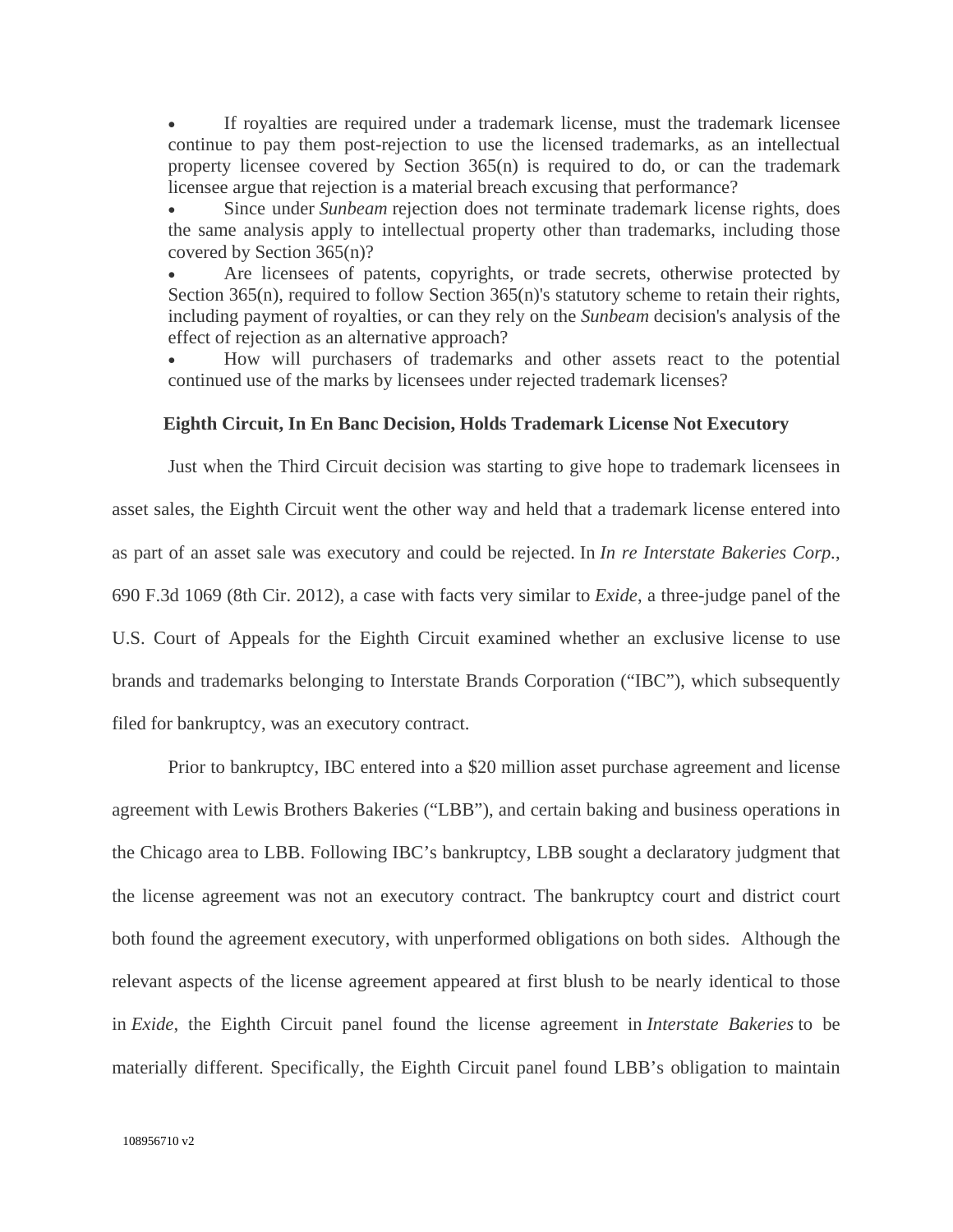quality standards, and IBC's obligations of notice and forbearance with regard to the trademarks, material and unperformed. As such, it held the license agreement was executory and could be rejected. The Eighth Circuit panel distinguished *Exide* because there, "the parties had not even contemplated or discussed any quality standards. . . . Here, it cannot be argued the parties did not contemplate any quality standards, as it is an explicit provision of the License Agreement. Moreover, the plain language of the agreement provides a breach of the quality provision would be material."<sup>8</sup>

 The panel decision was split 2 to 1, and the Eighth Circuit ultimately granted a rehearing *en banc.* On June 6, 2014, the full Eighth Circuit issued an 8-3 decision holding that the license agreement was no longer executory. *In re Interstate Bakeries Corp.*, 751 F.3d 955,  $(8<sup>th</sup> Cir. 2014)$ . After concluding that intervening events had not rendered the appeal moot, the Eighth Circuit held the proper focus to be on the entire transaction, not just on the license agreement:

The essence of the agreement here was the sale of IBC's Butternut bread and Sunbeam bread business operations in specific territories, not merely the licensing of IBC's trademark. The agreement called for LBB to pay \$20 million for IBC's assets. The parties allocated \$11.88 million for tangible assets, such as real property, machinery and equipment, computers and licensed computer software, vehicles, office equipment, and inventory. They allocated another \$8.12 million toward intangible assets, including the license. IBC has transferred all of the tangible assets and inventory to LBB, executed the License Agreement, and received the full \$20 million purchase price from LBB.

IBC's remaining obligations concern only one of the assets included in the sale the license. They involve such matters as obligations of notice and forbearance with regard to the trademarks, obligations relating to maintenance and defense of the marks, and other infringement-related obligations. When considered in the context of the entire agreement, these remaining obligations are relatively minor and do not relate to the central purpose of the agreement to sell the Butternut and Sunbeam bread operations and assets to LBB in certain territories.

*Id.* at 963-64.

<sup>108956710</sup> v2  $\overline{a}$ <sup>8</sup> *Interstate Bakeries*, 690 F.3d at 1075.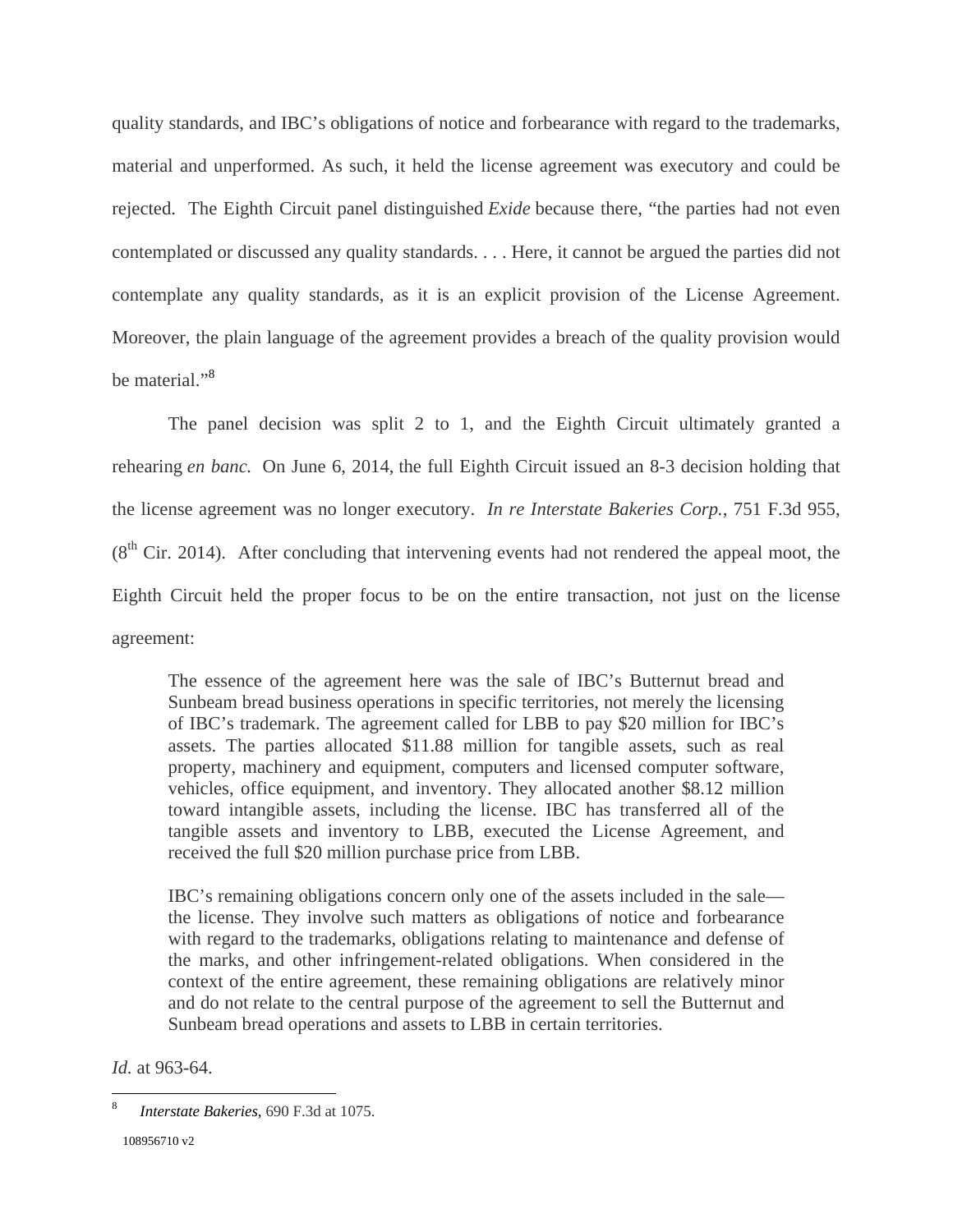Unlike the three-judge panel, the full Eighth Circuit commented on the similarity of the

facts to the *Exide* case and found the Third Circuit's decision persuasive:

We find useful guidance on analogous facts in the Third Circuit's decision in *In re Exide*. At issue there was the \$135 million sale of Exide's industrial battery business to EnerSys, which included a trademark license agreement. 607 F.3d at 960. Along with the license, Exide sold to EnerSys physical manufacturing plants, equipment, inventory, and certain items of intellectual property. *Id*. The Third Circuit held that Exide's remaining obligations, which included duties to maintain quality standards, to refrain from use of the trademark outside the industrial battery business, and to indemnify EnerSys, did not "outweigh the substantial performance rendered and benefits received by EnerSys." *Id*. at 963–64. The court observed that the remaining contractual obligations did not relate to the purpose of the agreement—the sale of Exide's industrial battery business—and that the trademark license agreement was therefore not executory. *Id*. at 964. For similar reasons, we conclude that the License Agreement between IBC and LBB is not executory.

*In re Interstate Bakeries Corp.*, 751 F.3d at 964.

 In a footnote, the Eighth Circuit noted the circuit split between the Fourth Circuit's *Lubrizol* decision and the Seventh Circuit's *Sunbeam* decision on whether rejection of a trademark license terminates the licensee's rights to use the trademark. However, given its holding that the license agreement was not executory, the Eighth Circuit did not need to reach the rejection issue.

 The full Eighth Circuit's decision in *Interstate Bakeries* is yet another ray of hope for trademark licensees. It continues the recent trend of Courts of Appeals finding ways to protect trademark licensees from the harsh result of losing all rights to use a trademark via rejection. Still, unless the *Sunbeam* decision is adopted broadly or Congress passes one of the bills proposing to include trademarks within Section 365(n)'s protections, trademark licensees whose licensors file bankruptcy — and especially those whose licenses were granted outside of an asset sale context — are by no means out of the woods.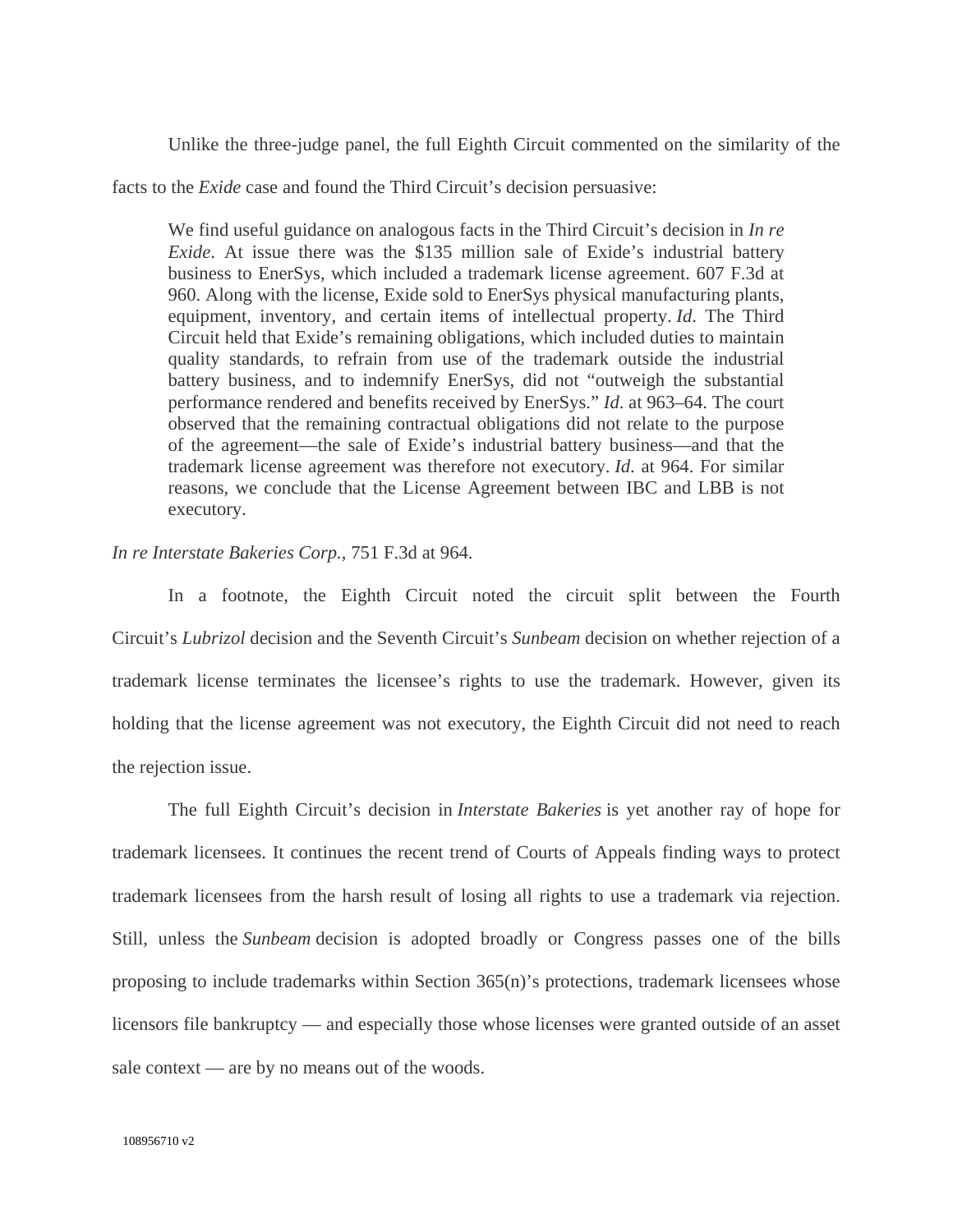# **Chapter 15 and Section 365(n): The Fourth Circuit's** *Qimonda* **Decision**

 In *In re Qimonda AG*, 462 B.R. 165 (Bankr. E.D. Va. 2011), *Qimonda*, a German company that manufactured semiconductor devices, was in an insolvency proceeding in Germany. The principal assets of *Qimonda*'s estate were approximately 10,000 patents, of which roughly 4,000 were U.S. patents. It had issued licenses of rights under those U.S. patents to third party licensees. *Qimonda*'s German insolvency administrator had filed the Chapter 15 case to seek recognition by the Bankruptcy Court of the pending German insolvency proceeding as a "foreign main proceeding." The Bankruptcy Court granted recognition and, at the request of the administrator, granted him discretionary relief under Section 1521(a)(5) of the Bankruptcy Code, entrusting to him the administration of all of *Qimonda*'s assets within the United States, primarily the 4,000 U.S. patents. In its supplemental order granting relief under Section 1521, the Bankruptcy Court on its own provided that, among other things, Section 365 of the U.S. Bankruptcy Code would apply to the Chapter 15 case (it does not apply automatically in Chapter 15 cases).

 Certain U.S. licensees asserted Section 365(n) rights in an attempt to retain their rights to the intellectual property that *Qimonda* had licensed them. On remand after an appeal to the District Court, the Bankruptcy Court held a four-day evidentiary hearing, with testimony on the likely impact of applying, or not applying, Section 365(n) to licenses under *Qimonda*'s U.S. patents. At the outset, the administrator had committed to re-license the licensees under a "reasonable and nondiscriminatory" royalty license (known as RAND), but the licensees pressed to keep their existing license rights without having to negotiate and pay a new royalty. At stake for the *Qimonda* estate was approximately \$47 million in estimated re-licensing fees. The licensees argued the stakes were far higher on their side. They contended that a failure to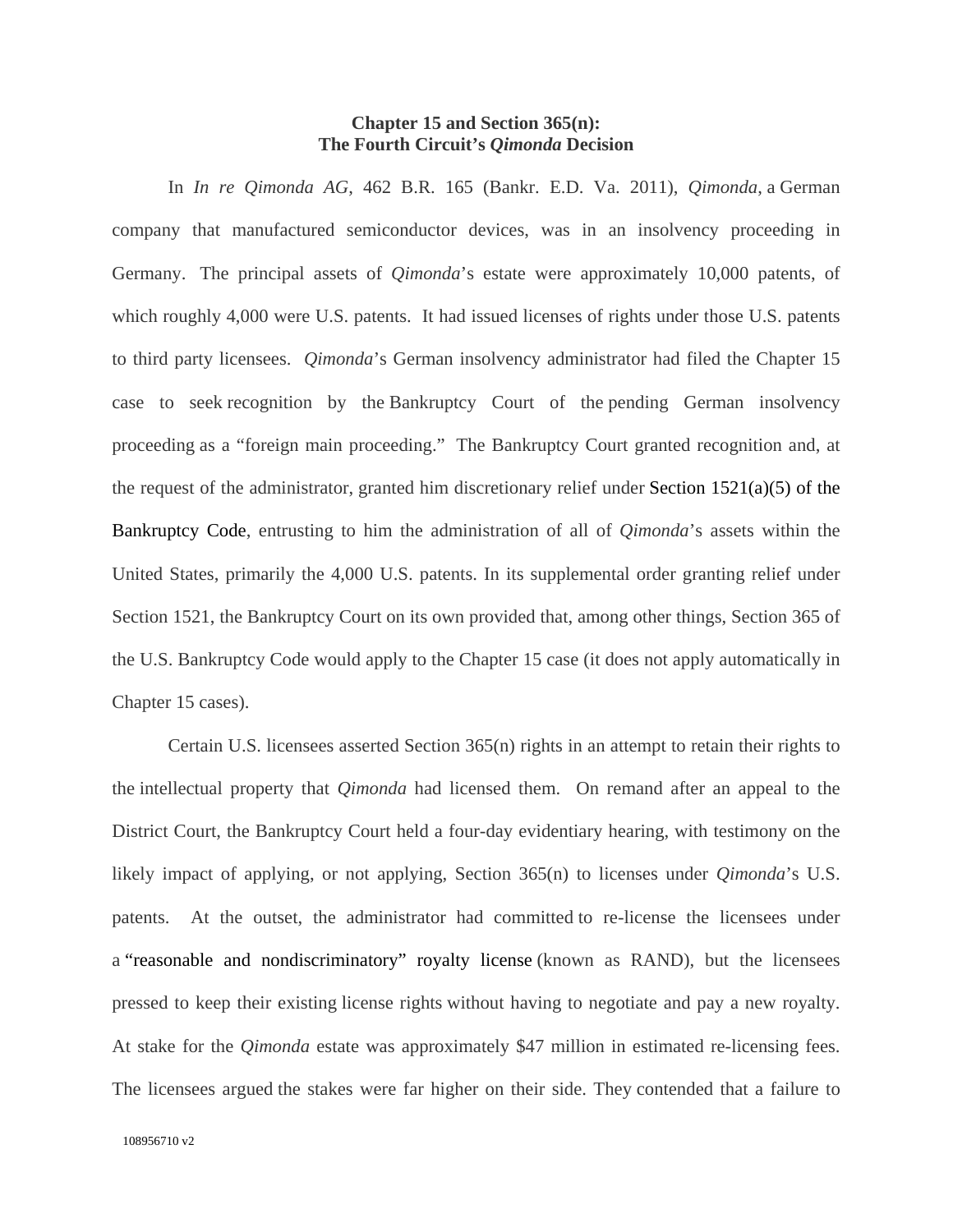apply Section 365(n) would destabilize the system of licensing and cross-licensing in place to address the "thicket" of multiple patents held by different parties in the semiconductor industry, and in turn that would reduce investment and innovation.

 The Bankruptcy Court issued its decision and, under Section 1522(a), balanced the interests of *Qimonda* and the licensees in favor of requiring that Section 365(n) apply to the administration of *Qimonda*'s U.S. patents. The Bankruptcy Court independently held that "deferring to German law, to the extent it allows cancellation of the U.S. patent licenses, would be manifestly contrary to U.S. public policy."<sup>9</sup> Under Section 1506, the Bankruptcy Court concluded that U.S. public policy required that Section 365(n)'s protections apply to *Qimonda*'s U.S. patents. A direct appeal to the Fourth Circuit followed.

 On December 3, 2013, the Fourth Circuit issued an opinion affirming the Bankruptcy Court's decision to apply Section 365(n). *Jaffe v. Samsung Electronics Co. Ltd*., 737 F.3d. 14 (4th Cir. 2013). After first examining the history, purpose, and structure of Chapter 15, the Fourth Circuit turned to the three arguments the German administrator had advanced on appeal.

- No request for Section 365(n) to apply. The administrator argued that in seeking discretionary relief under Section 1521, he had never asked for either Section 365 or 365(n) to apply; since relief under Section 1521 has to be requested by the foreign representative, he asserted that his decision not to request it should resolve the question. The Fourth Circuit rejected the argument, holding his view of the relationship between Sections 1521(a) and 1522(a) "too myopic." Instead, it held that if any discretionary relief is granted under Section 1521(a), the interests of creditors and the debtor must be "sufficiently protected" under Section 1522(a).
- Erroneous test under Section  $1522(a)$ . The administrator next argued that the "sufficiently protected" standard is designed only to make sure that all creditors can participate in the foreign proceeding on an equal footing, not to change the substantive outcome in that foreign proceeding. Reviewing the Guide to Enactment of the Model Law on which Chapter 15 is based, the Fourth Circuit also rejected this argument. It held that Section 1522(a) requires a balancing of interests before discretionary relief is granted, and anticipates a particularized analysis of the impacts on creditors and the debtor from the relief sought.

 $\overline{9}$ <sup>9</sup> *Qimonda AG*, 462 B.R. at 185.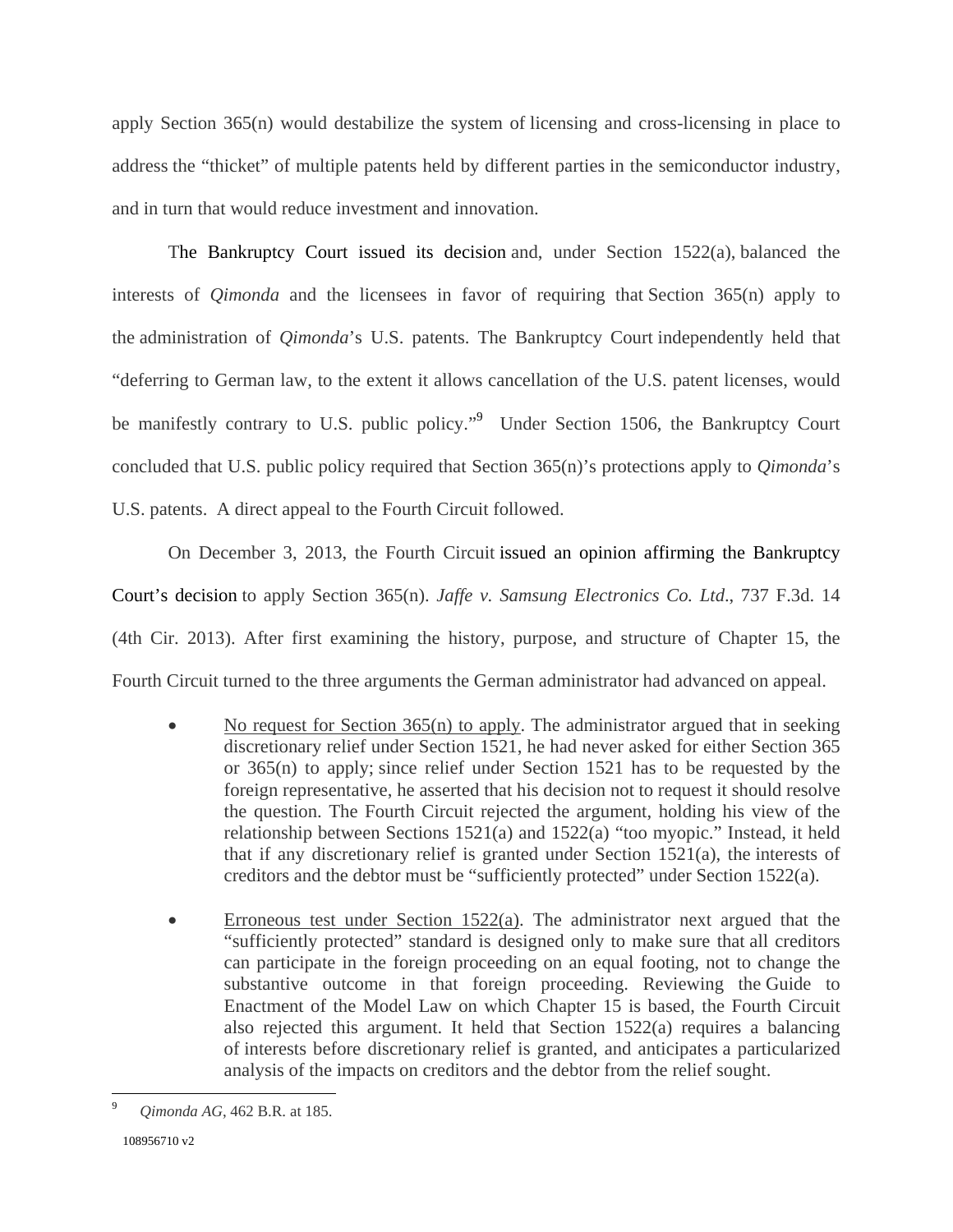• Faulty balancing analysis. Finally, the administrator argued that the Bankruptcy Court abused its discretion in balancing the interests involved. Specifically, he asserted that the lower court overstated the risk to the licensees' investments made in reliance on the licenses that *Qimonda* had granted, especially given the administrator's RAND license offer. The Fourth Circuit rejected this argument as well, agreeing with the Bankruptcy Court's assessment of the risks. These included the risks to investments already made and the threat of infringement litigation contrary to the *Qimonda* licenses. The Fourth Circuit also held that although the RAND proposal would reduce the licensees' risks, it would not sufficiently protect them. The outcome of those negotiations were uncertain, there were significant hold-up risks in the RAND license negotiations. Moreover, it was unclear whether even new RAND licenses would survive if the administrator sold the patents in the German proceeding – and the purchaser later filed an insolvency proceeding under German law.

The Fourth Circuit did not reach Section 1506. Unlike the Bankruptcy Court, the Fourth

Circuit did not hold that subordinating Section 365(n) to Section 103 of the German Insolvency

Code would be manifestly contrary to the public policy of the United States. On April 30, 2014,

the German administrator filed a petition for certiorari with the United States Supreme Court,

which remains pending as of mid-July 2014.

## **Analysis of the Fourth Circuit Decision**

*Is a decision allowing a foreign representative to reject licenses without applying Section 365(n) protection "manifestly contrary to the public policy of the United States" under Section 1506?* 

The Bankruptcy Court thought it was, but the Fourth Circuit carefully chose not to reach

the issue. It remains an open question even in the Fourth Circuit, much less in Chapter 15 cases

filed in the rest of the country. Section 1506, quoted below, is so important because it is Chapter

15's local law trump card:

Nothing in this chapter prevents the court from refusing to take an action governed by this chapter if the action would be manifestly contrary to the public policy of the United States.

11 U.S.C. § 1506.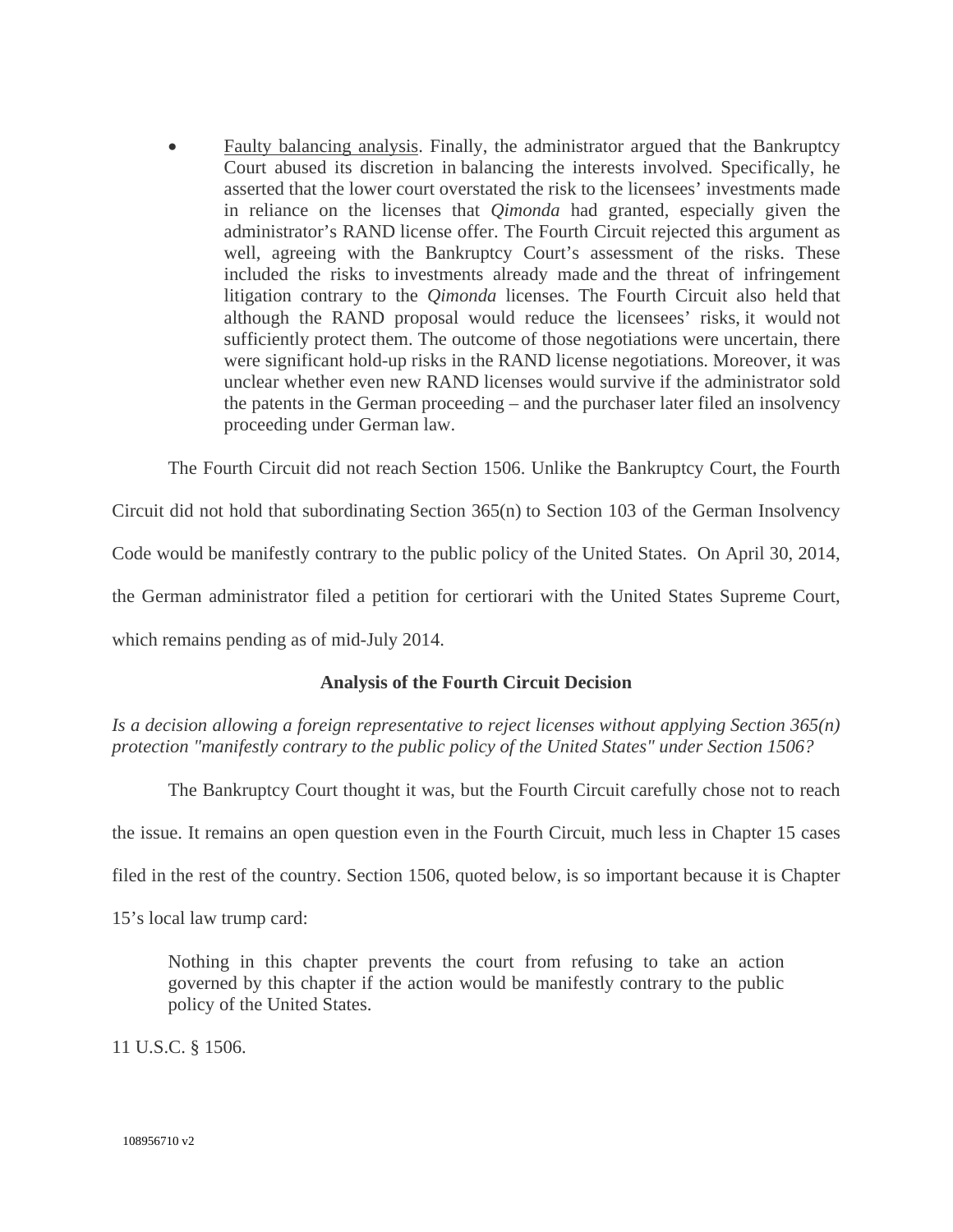By declining to reach the question, the Fourth Circuit kept the Section 1506 trump card in the deck. That leaves licensees with continued uncertainty about whether Section 365(n) will in fact be applied in the next Chapter 15 case.

# *Must courts apply Section 365(n) every time a foreign representative requests any discretionary relief under Section 1521?*

 The Fourth Circuit's decision required courts to balance the particular interests of creditors and the debtor under Section 1522(a), not just their access to the foreign court. To coin a phrase, this means "substantive sufficient protection" instead of just "procedural sufficient protection." The *Qimonda* decision should help licensees tip the balance in their favor, especially when a foreign representative is asking to administer U.S. patents. However, the Fourth Circuit holding was that the Bankruptcy Court's exercise of discretion was reasonable. It did not hold that no other decision was possible. That makes it a little less clear whether the Fourth Circuit would allow this particularized balancing to go the other way – a refusal to apply Section  $365(n)$ — in another case.

### *What if the foreign representative doesn't seek any discretionary relief?*

The Fourth Circuit affirmed the Bankruptcy Court only under Section 1522(a), which in turn applies only when a foreign representative requests discretionary relief under Section 1521 (or relief under Section 1519 before recognition). Most foreign representatives will seek discretionary relief, and specifically seek to have U.S. assets entrusted to them. That is what *Qimonda*'s German administrator did. However, if a foreign representative decided not to request any such relief, the balancing of interests called for by the Fourth Circuit would not be triggered. That could leave licensees with only Section 1506's public policy trump card, which the Fourth Circuit did not invoke.

*What if the foreign representative doesn't file a Chapter 15 case at all?*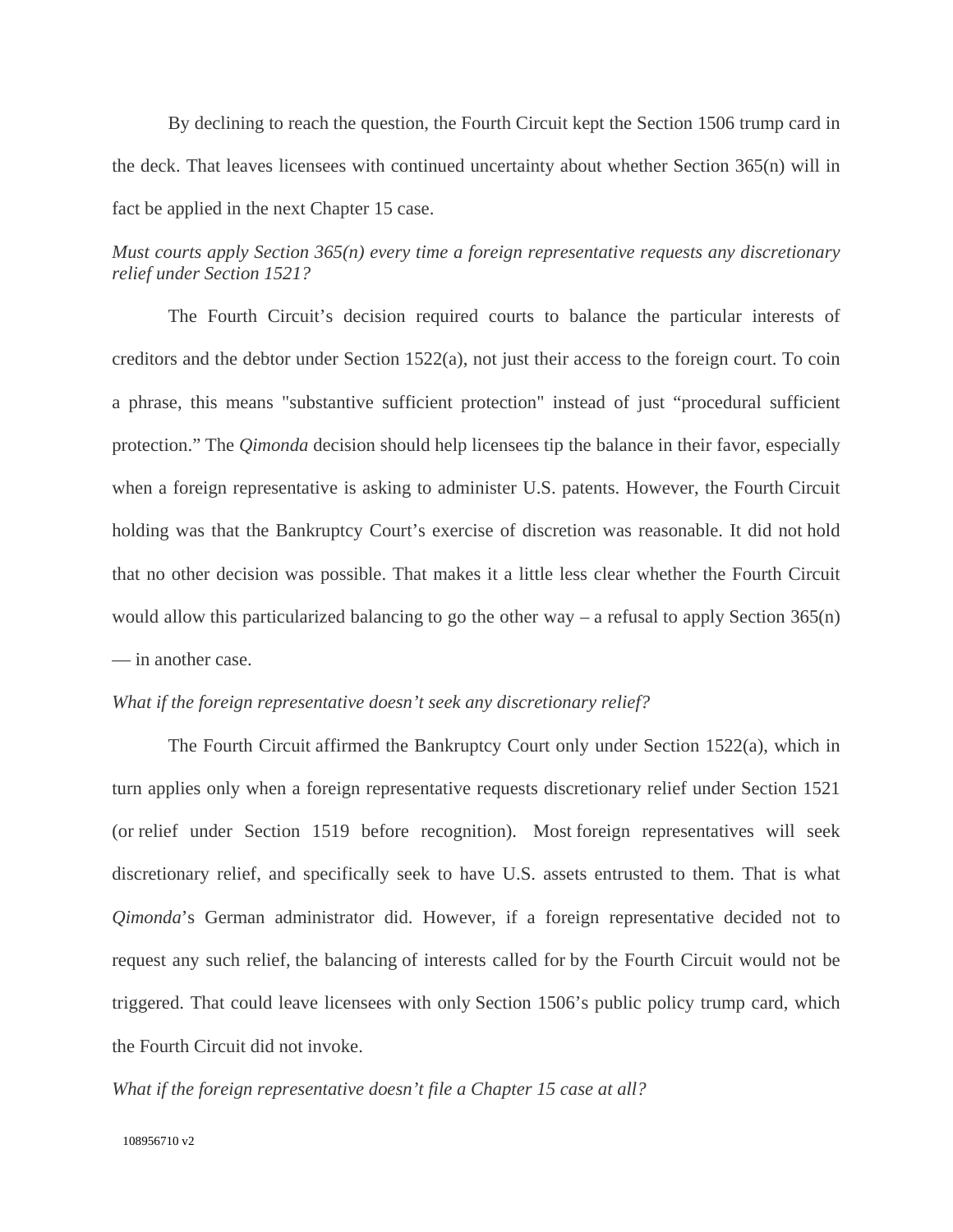If the foreign representative chooses not file a Chapter 15 case in the first place (or of course a Chapter 11 or Chapter 7 case), then there would be no U.S. bankruptcy case in which to try to invoke Section 365(n). That's one of Section 365(n)'s major limitations, and one licensees — and the attorneys who draft their licenses — should remember.

# **Pending Legislation and Its Potential Impact on Section 365(n) and Chapter 15 Cases**

 On December 5, 2013, the U.S. House of Representatives passed a significant patent reform bill known as the "Innovation Act." Although the focus of the legislation is on patent infringement litigation and other patent law revisions, the Innovation Act, H.R. 3309, would also make major changes to Section 365(n) of the Bankruptcy Code.

# **Proposed Changes In The House-Passed Innovation Act**

The Innovation Act would make four major changes to Section 365(n)'s protections for

licensees.

- First, it would extend Section 365(n)'s protections, including through an amendment to Section 101(35A) of the Bankruptcy Code's definition of intellectual property, to licenses of trademarks, service marks, and trade names.
- Second, rejection of a trademark, service mark, or trade name license would not relieve the trustee (or presumably a debtor in possession in a Chapter 11 case) of the debtor's contractual obligations to monitor and control the quality of a licensed product or service.
- Third, it would expand the payments that a licensee would have to continue to make to the estate, if it elected to retain its license rights, to include not only "royalty" payments but also "other" payments under the license.
- Fourth, it would amend Section 1522 of the Bankruptcy Code to make Section 365(n) directly applicable to Chapter 15 cases, providing that if a foreign representative rejects or repudiates an IP license, the licensee would be entitled to elect to retain its IP rights under Section 365(n).

If enacted and signed by the President, the Innovation Act's revisions would apply as of the date

of enactment to pending and future cases.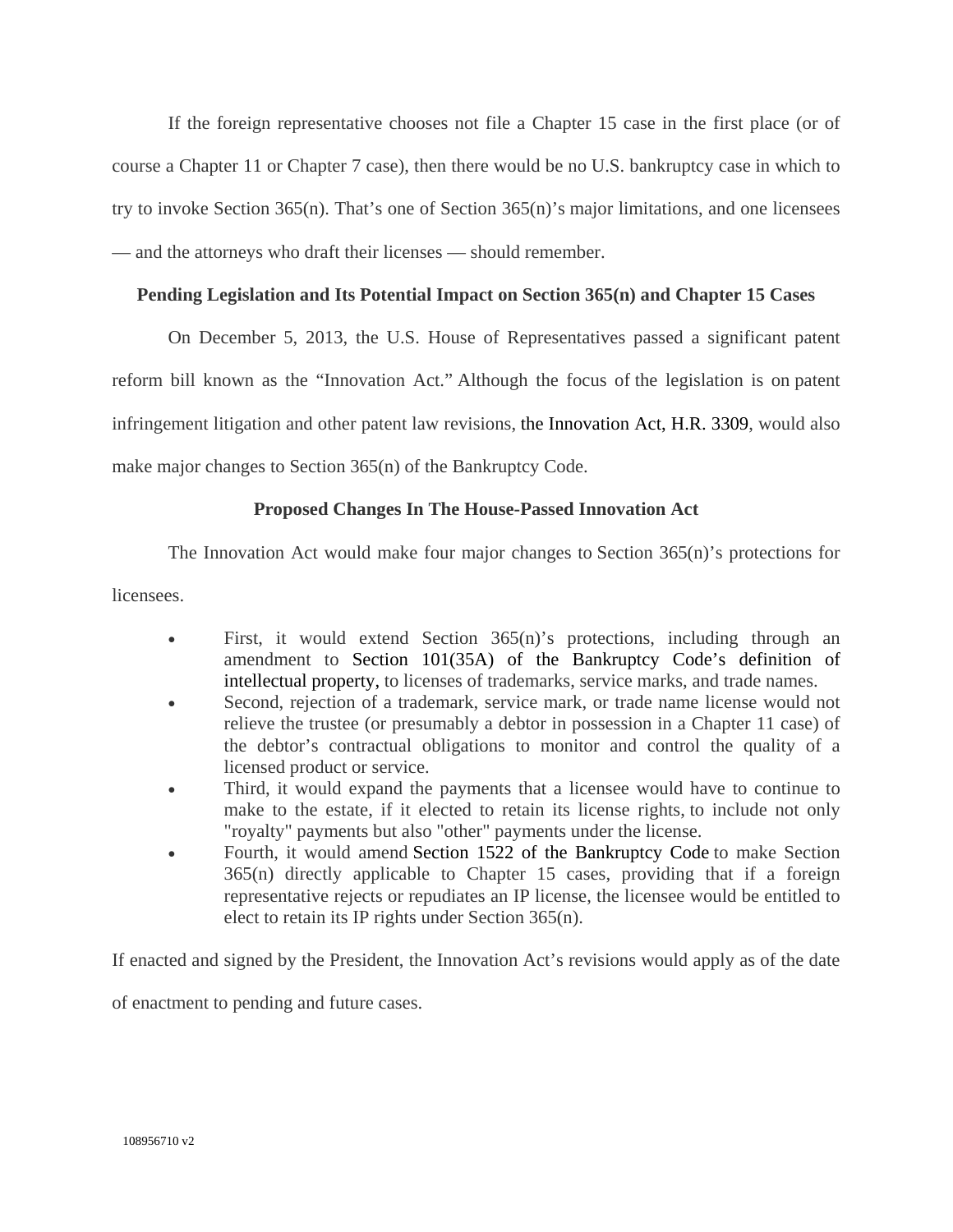#### **Potential Impact Of Innovation Act's Changes To Section 365(n)**

If the changes to Section 365(n) do become law, they would be the most significant revisions since its enactment in 1988. The biggest changes would be the extension of Section 365(n)'s protections to trademarks, service marks, and trade names, together with the monitoring obligations on a trustee. In the twenty-five years since Section  $365(n)$  was enacted, trademark licensees have lived under the specter of losing trademark license rights in bankruptcy. These revisions would be a sea change in the trademark area. In addition, the Innovation Act provides that the trustee or debtor in possession would not be relieved of a contractual obligation to continue to monitor the quality of goods or services using a mark, in effect limiting the benefits of rejection to an estate for the protection of consumers. However, it is unclear how a trustee would be able to meet such an obligation, particularly if an estate had no assets, and how a trustee could meet a long-term obligation to monitor quality given that the Chapter 7 case would eventually be closed. These were some of the difficult issues that led Congress to leave trademarks out of Section 365(n) originally.

 Another significant change is the requirement that a licensee that elects to retain its IP rights under Section 365(n) essentially continue to make all payments under the license agreement and not simply those determined to be "royalty" payments. If this provision becomes law, drafters of license agreements will need to consider how rejection and the non-performance of the licensor's obligations would impact payments otherwise required under the license agreement. As a timely anticipation of the Fourth Circuit's *Jaffe* decision, the Innovation Act would apply Section 365(n) in all Chapter 15 cases through an amendment to Section 1522. The language used — applying when a foreign representative rejects or "repudiates" a license agreement — suggests that the House intended this to cover not only rejection under Section 365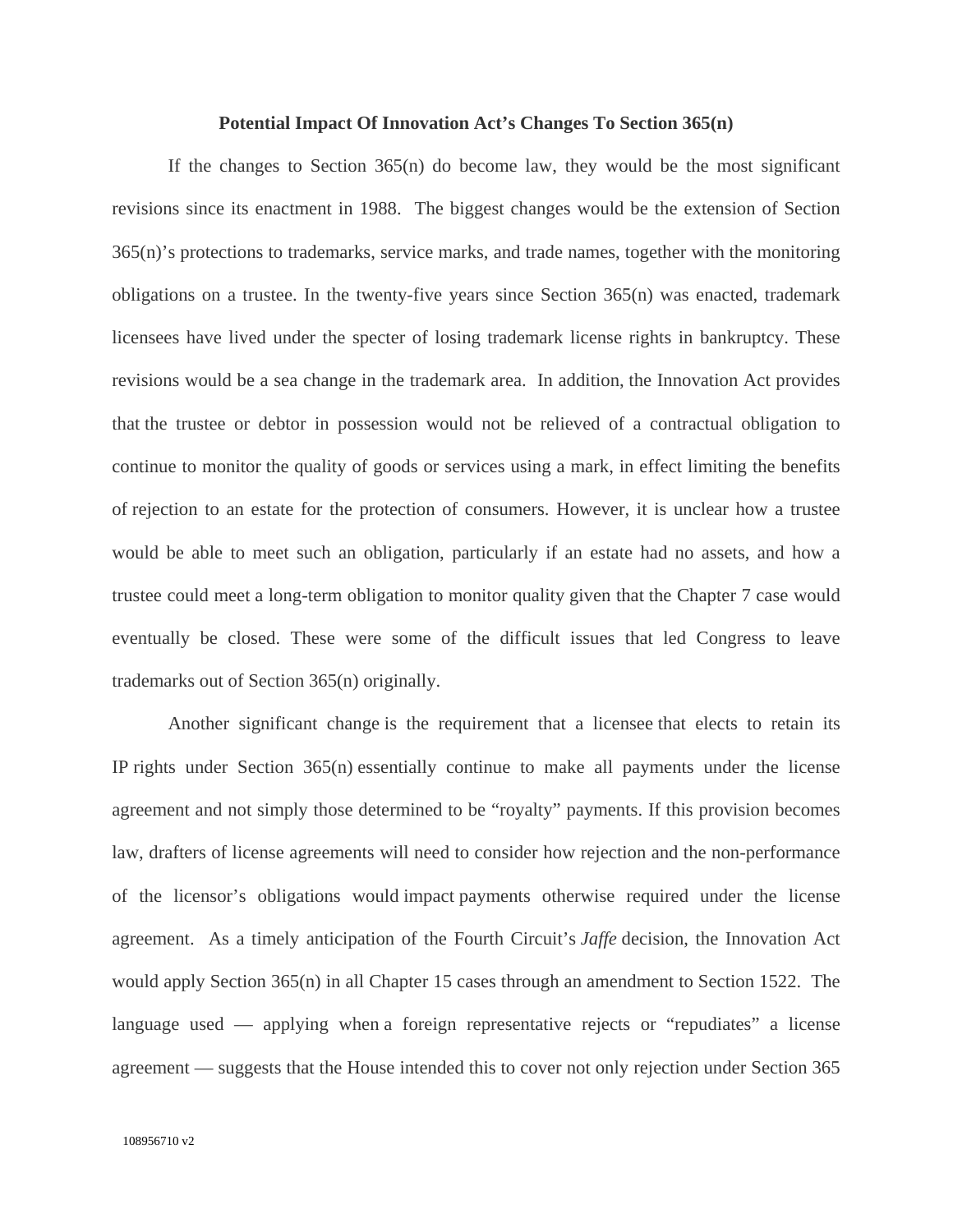of the Bankruptcy Code but also equivalent foreign law powers to repudiate or disclaim contracts. By placing the Section 365(n) reference in a new, separate subsection of Section 1522 governing protection of creditors and other interested persons, it seems that Section 365(n) would apply in all Chapter 15 cases, regardless of whether the foreign representative sought preliminary or discretionary relief under Sections 1519 or 1521.

### **The Innovation Act Stalls In The Senate**

 After passing the House, the Innovation Act moved to the Senate and was referred to the Senate Committee on the Judiciary. Senator Patrick Leahy, the Senate Judiciary Committee Chairman, had introduced a similar bill, S. 1720, the "Patent Transparency and Improvements Act of 2013." As introduced, that bill would have made many of the same changes to Section 365(n) and the Bankruptcy Code definition of intellectual property (specifically, adding in coverage of trademarks as discussed above) as in the House-passed Innovation Act. The Senate bill would have also addressed the applicability of Section 365(n) in Chapter 15 cases, but by amending a different section of Chapter 15.

 The Senate Judiciary Committee held a hearing on S. 1720, and a number of discussions and negotiations involving companies affected by patent litigation ensued. However, those efforts reached an impasse and on May 21, 2014, Senator Leahy announced:

Because there is not sufficient support behind any comprehensive deal, I am taking the patent bill off the Senate Judiciary Committee agenda. If the stakeholders are able to reach a more targeted agreement that focuses on the problem of patent trolls, there will be a path for passage this year and I will bring it immediately to the Committee.

We can all agree that patent trolls abuse the current patent system. I hope we are able to return to this issue this year.

 Senator Leahy's statement makes clear that the focus of this legislation is on patent litigation reform, not bankruptcy and intellectual property licenses. The fate of the legislation